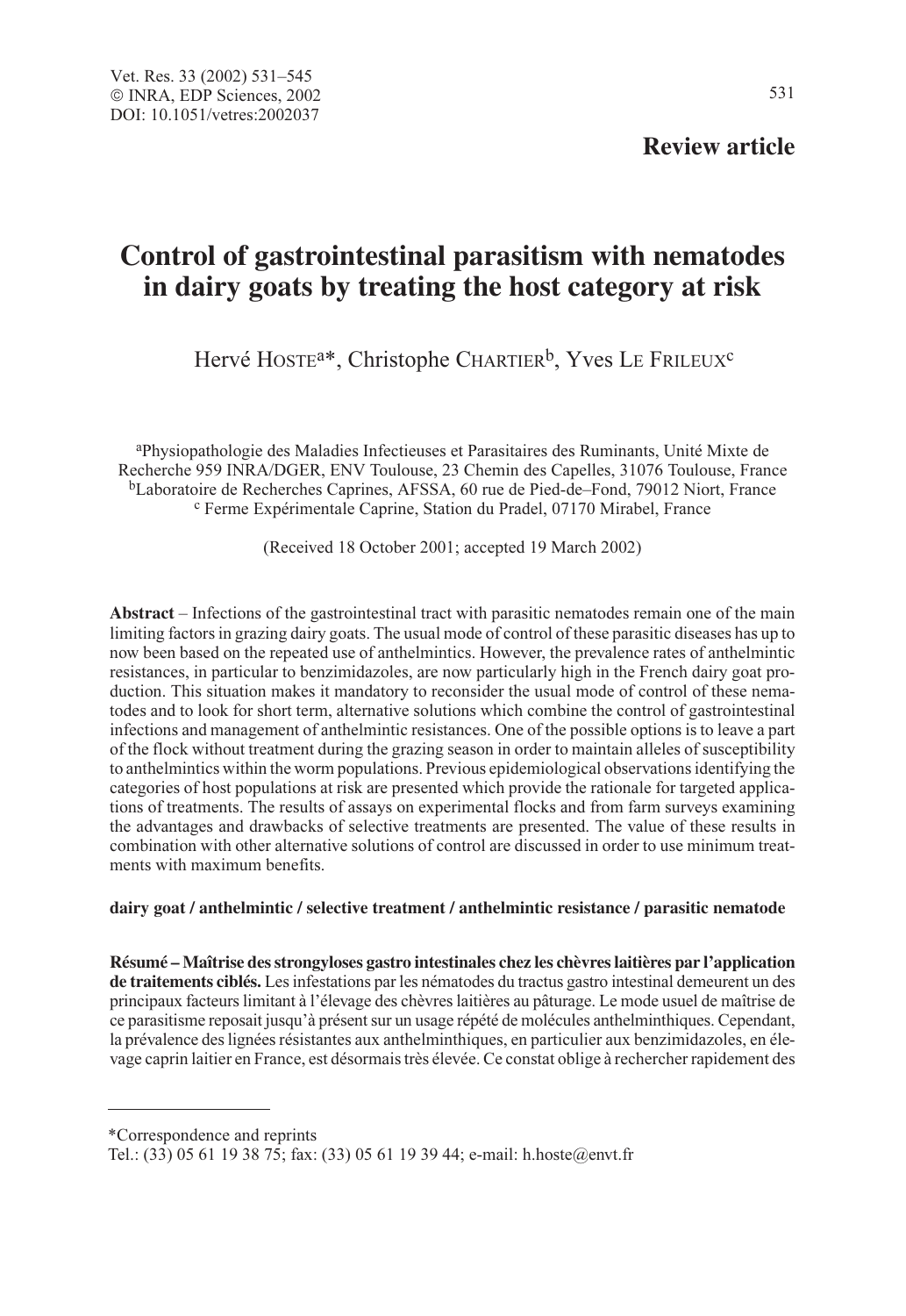#### 532 H. Hoste et al.

solutions alternatives qui permettent de gérer de manière combinée le parasitisme et le développement des lignées résistantes. Un objectif commun à ces solutions est de maintenir au sein des populations de vers des allèles de sensibilité pour diluer ceux à l'origine de la résistance. Concrètement, un des moyens pour atteindre ce but se fonde sur l'application non plus systématique, mais ciblée, des traitements dans les troupeaux, en visant les animaux les plus parasités. Des données épidémiologiques, identifiant les catégories de chèvres à risque (primipares et fortes productrices de lait) au sein des troupeaux sont d'abord présentées. Les résultats d'études conduites en troupeau expérimental ou en élevages afin de valider l'application de traitements ciblés sont ensuite discutés en terme d'efficacité, d'applicabilité et de préservation des molécules antiparasitaires actuellement disponibles.

## **chèvre laitière / anthelminthique / résistance aux anthelminthiques / nématode parasite / traitement sélectif**

#### **Table of contents**

|                                                                                                      | 532 |
|------------------------------------------------------------------------------------------------------|-----|
|                                                                                                      | 532 |
|                                                                                                      | 533 |
| 4. The general objective and principle of targeted treatment: to dilute the alleles of resistance in |     |
|                                                                                                      | 534 |
|                                                                                                      | 534 |
| 4.2. Selective treatments targeting individuals                                                      | 535 |
| 5. Basic information for selective treatments targeting specific subgroups in dairy goats            | 535 |
|                                                                                                      | 536 |
|                                                                                                      | 536 |
| 5.3. Identification of less resistant animals in relation with age                                   | 537 |
| 5.4. Identification of less resistant/resilient animals related to the level of production           | 538 |
| 6. Experimental assessment of selective treatment in dairy goats                                     | 540 |
| 6.1. Studies on an experimental grazing flock                                                        | 540 |
|                                                                                                      | 541 |
|                                                                                                      | 541 |
|                                                                                                      | 541 |

## **1. INTRODUCTION**

The control of gastrointestinal trichostrongylosis in small ruminants is severely impaired by the increasing development of anthelmintic resistances [59, 60]. Resistances to the three main families of broad spectrum anthelmintics available for the control of trichostrongyles have been described worldwide in most nematode species (see reviews by [40, 59, 62]). In addition, isolates resistant to several or even all major anthelmintic classes have now been described [70].

## **2. THE SITUATION OF ANTHELMINTIC RESISTANCES IN FRENCH DAIRY GOAT FARMS**

Anthelmintic resistance is a major issue in both species of small ruminants but comparisons between sheep and goats clearly indicate that the rate of emergence and the prevalence of anthelmintic resistances are higher in goats than in sheep, and particularly in dairy goats [6, 40, 41]. Several breeding management factors are involved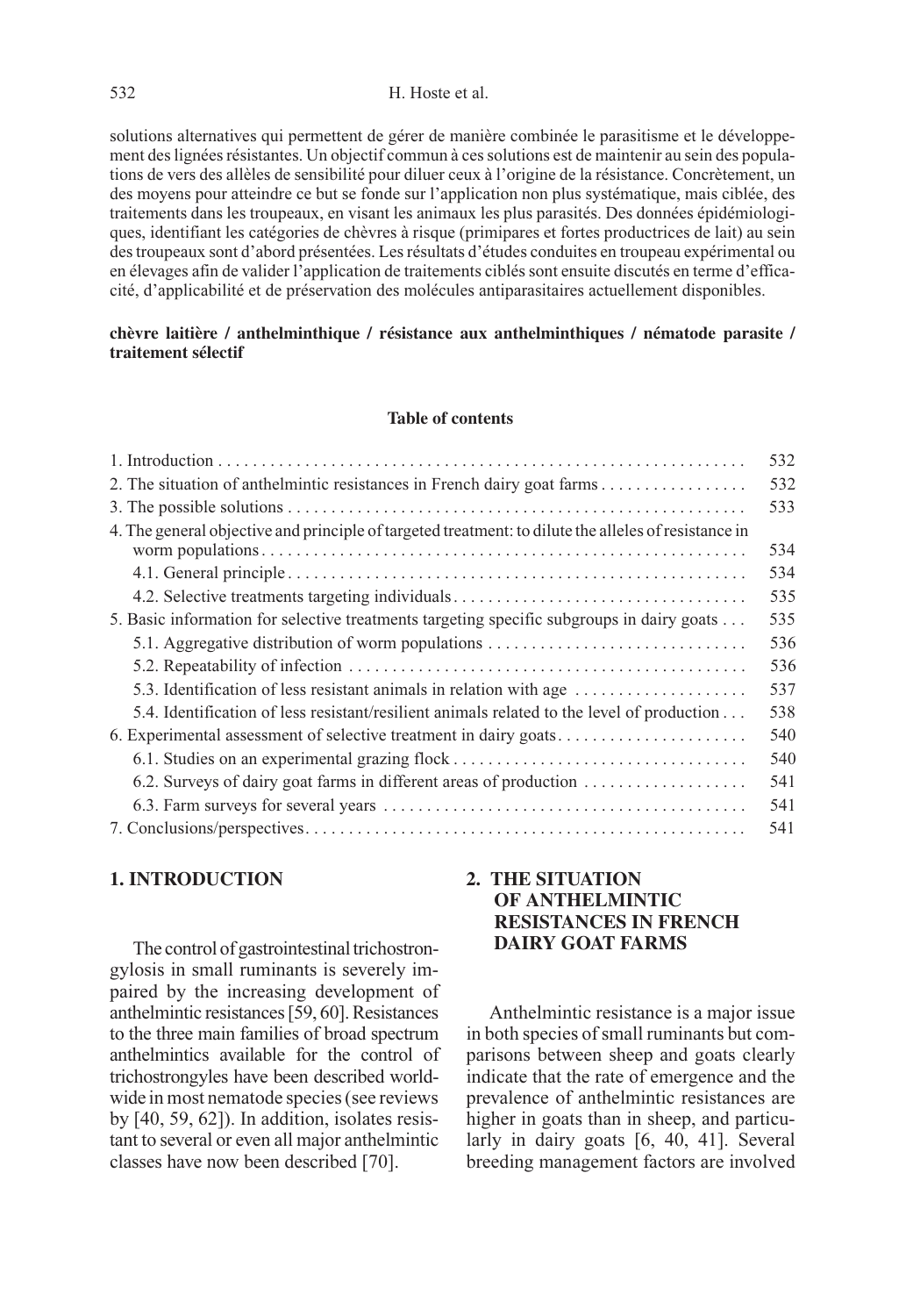in the building of anthelmintic resistance in worm populations [62], but the higher prevalence in dairy goats has mainly been related to (i) the high frequency of treatments in goats due to their poor ability to develop a strong immune response to nematode infections [27]; (ii) the restricted choice of the anthelmintic family during lactation to avoid drug residues in milk and (iii) the specificities in the metabolism of antiparasitic drugs which make ovine doses unadapted in goats and lead to underdosing when using the ovine recommended dose [10]. These factors, that is frequent treatments, lack of alternation between molecules and underdosing, are known to favour the development of anthelmintic resistance [40]. In addition, a recent survey by questionnaires on the use of anthelmintics in goats showed that the same errors in the use of drugs are still committed despite constant efforts dedicated to informing goat farmers [29]. As a consequence, the results from surveys on anthelmintic resistance conducted during the last 15 years on dairy goat farms in France have underlined the constant increase in the prevalence rate and the seriousness of the current situation, especially for benzimidazole resistance. This situation is not unique to France since it is common to all areas with intensive breeding of goats. Benzimidazole resistance in goat nematodes was first described in 1985, in France [42]. Since that time, several records of benzimidazole resistance have been found, particularly on farms showing a history of anthelmintic ineffectiveness. Two more recent surveys in western and southwestern parts of France give a better estimation of the prevalence of benzimidazole resistant nematodes since they were performed on a random sample of goat farms [12]. These two geographical areas present quite different management systems: a more intensive one in the western area (limited use of pastures, high frequency of anthelmintic treatments per year: 6.5) and the southwestern area being more extensive (large areas for grazing and browsing, fewer anthelmintic treatments per year: 2.5). In both surveys, prevalence of benzimidazole resistance was very high, ranging from 83 to 100%, and involved the three most prevalent nematode species of goats, i.e. Trichostrongylus colubriformis, Teladorsagia circumcincta and Haemonchus contortus. In the southwestern area, benzimidazole resistance was monospecific (involving only one nematode species) on 9 farms out of 15 and multispecific on the 6 remaining farms. In addition to the previously mentioned misuse of anthelmintics, some breeding management factors are associated with the occurrence of benzimidazole resistance [61, 62]. Concerning levamisole and avermectin resistance, data remain scarce and must be interpreted with caution because of the discrepancies between field surveys based on faecal egg count reduction tests and laboratory results using in vitro or controlled tests [24, 38, 47]. Until now, levamisole resistance has been suspected in a few cases [12] whereas no information is available for the avermectin group.

#### **3. THE POSSIBLE SOLUTIONS**

The need for alternative or complementary solutions to anthelmintics thus appears particularly urgent in goat production. In sheep and cattle, several options are currently explored which are aimed at either improving the host response (genetic selection of resistant lines to gastrointestinal trichostrongyles, interactions between protein nutrition and parasitism, vaccines) or avoiding contamination (grazing management, use of nematophagous fungi, …) [73, 75]. However, these solutions have received much less attention in goats than in sheep [39, 48], despite major differences between the two host species with regards to feeding behaviour, mucosal immunity and physiology. In addition, these options also represent long term alternatives whereas the situation of anthelmintic resistance in dairy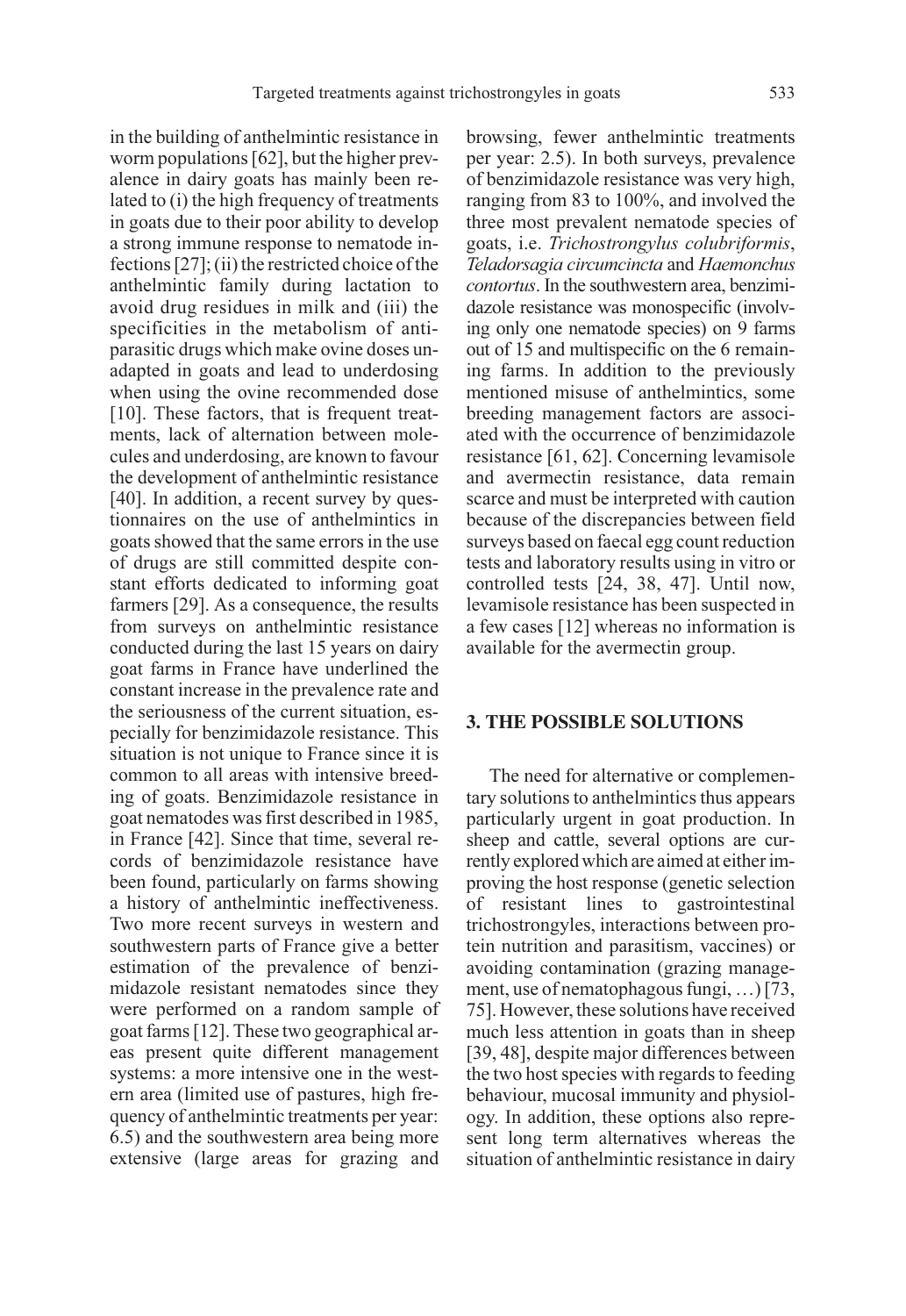goat production is such that it requires short term innovative measures.

Among these, the interaction of nematode infection and the level of protein intake has recently begun to be investigated in dairy goats in both experimental and natural conditions [17]. The principal results have been obtained for animals in the periparturient period as well as in lactation. A reduction in the periparturient rise was observed after supplying additional energy and protein to the diet during the period around kidding [18]. Similarly, in lactating goats, which were experimentally infected with trichostrongyles, the nematode egg output was decreased in the animals receiving a high protein (HP) diet compared to those with a normal protein diet. Moreover, the HP diet allowed to sustain milk production especially in the high producing animals [19]. These results have been confirmed in natural conditions since goats receiving an HP diet exhibited lower faecal egg counts and higher milk production as compared to a normal protein diet [13]. Overall, these results suggest the possibility to manipulate the protein level of the diet, in goats as in sheep [14, 35, 67] to improve the resistance (the host responsiveness to regulate worm populations) and/or the resilience (the ability of an animal to maintain production under parasitic challenge) to nematode infection. However, the range of manipulation for protein content in farm conditions is narrow for various reasons (the high level already offered, sanitary risks of metabolic diseases, costs, restricted choice of possible protein supplementation). Clearly, further studies and data are necessary before implementation in the field. Consequently, other, more straightforward options appear useful, like those aiming at a better use of anthelmintics.

Due to the limited size of the commercial market which is represented by the production, it is unlikely that goats would easily and directly benefit from the new compounds developed and registered by the pharmaceutical industry. Hence, besides the long term alternatives previously evoked, an improved integrated use of the available anthelmintics represents one immediate and probably simpler option to preserve the efficiency of current drugs. Several programmes to reduce the pressure of selection for anthelmintic resistant worms were previously explored in sheep in Australia and in New Zealand. They were usually based on practices which tend to reduce the role of factors known to favour the emergence/development of resistance in worm populations, that is reducing the frequency of treatments; avoiding underdosing; alternating anthelmintic families and recommending, when possible, the use of narrow spectrum drugs [15, 16, 76]. On the other hand, one of the main solutions to preserve the current drugs is to stop using them without discrimination and to promote a more selective use, by targeting the most infected animals within a flock.

## **4. THE GENERAL OBJECTIVE AND PRINCIPLE OF TARGETED TREATMENT: TO DILUTE THE ALLELES OF RESISTANCE IN WORM POPULATIONS**

## **4.1. General principle**

Basically, most of the strategies which have been proposed to manage anthelmintic resistances aim at keeping a sufficient proportion of alleles of susceptibility in the worm populations in order to dilute the resistance genes. This objective is usually achieved by respecting a balance between the parasite populations on the pastures (larval stages), which are not in contact with the anthelmintics, and the worm populations in the hosts, which are directly submitted to the pressure of selection. This principle leads to recommendations such as (i) avoiding treatments at a periodicity/frequency corresponding to the prepatent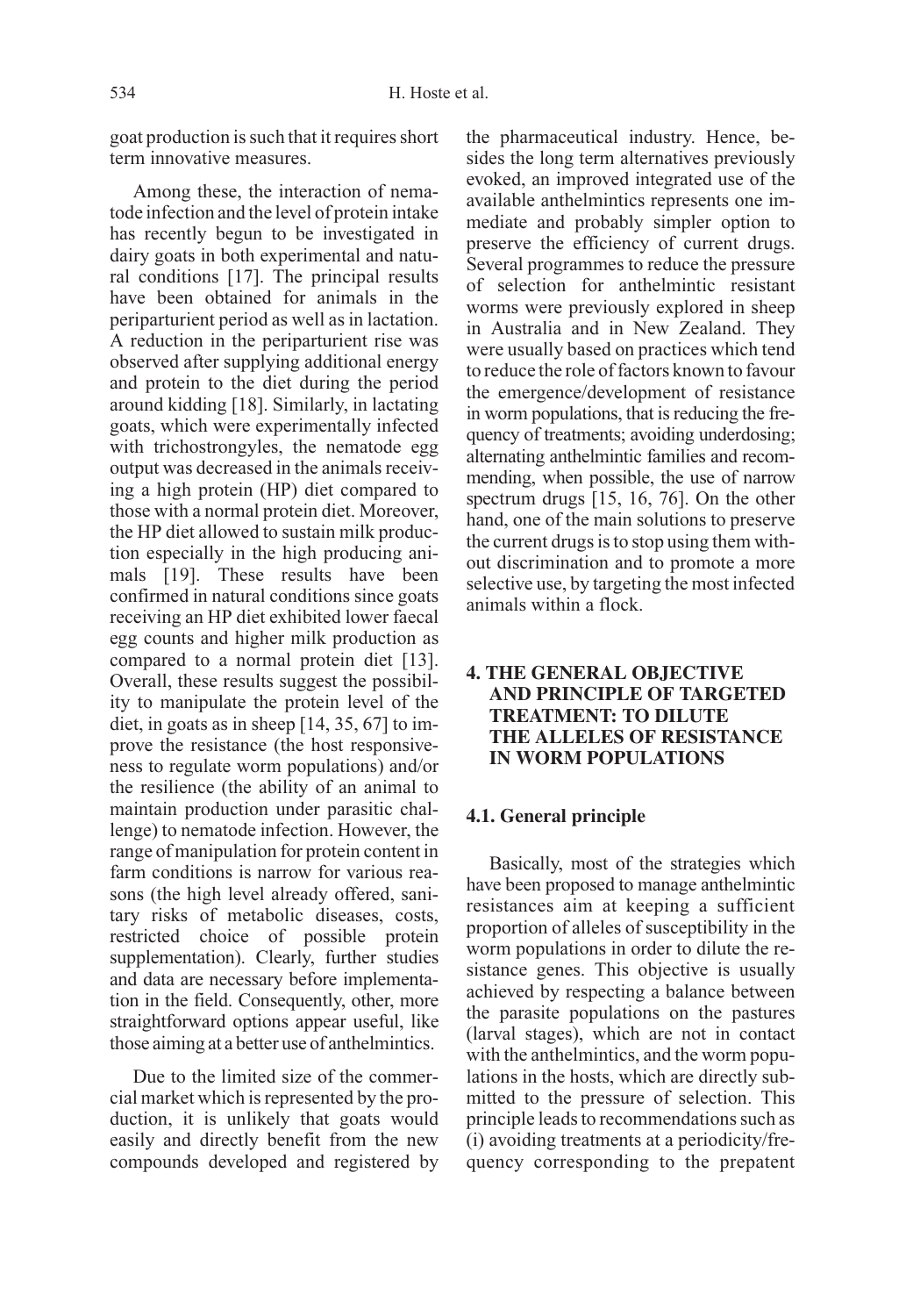periods of the worm in order to permit dissemination of susceptible eggs and alleles before any selection pressure is exerted or (ii) drenching at times when populations of parasite larvae on the pastures are relatively high compared to the worm populations in the hosts [38, 40].

Another possible way to keep the alleles of susceptibility within the worm populations is to act exclusively on the infrapopulation levels (parasites in the hosts) by withholding treatments from a part of the flock [1]. This measure represents the rationale for selective anthelmintic drenching by targeting the most susceptible individuals within flocks. The cornerstone for any application of selective treatments in the field is represented by the need to identify, quickly and with confidence, the most infected animals, representing the highest epidemiological risk. This could be achieved either after evaluating the intensity of infection on an individual basis, using different diagnostic methods; or by treating categories of animals within a flock, that have been identified from previous epidemiological studies, as being particularly at risk and representing a specific epidemiological threat.

## **4.2. Selective treatments targeting individuals**

Two examples of selective treatments targeting individuals have been previously explored. In horses, programs for selective treatment have been developed to limit the use of anthelmintics against strongyles and preserve drug efficiency. The selection of horses to be treated was based on regular individual coproscopical examination. Horses with egg counts exceeding a predefined threshold were classified at risk and were drenched, whereas the rest of the herd remained untreated [23, 45]. The efficiency of the method to control parasitism by nematodes has been demonstrated.

In small ruminants, a similar individual approach has been adopted in South Africa to improve the control of specific infection with the haematophagous worm, Haemonchus contortus, without widespread use of antiparasitic drugs. The so-called FAMACHA<sup>®</sup> method proposed is also based on the principle of individual treatment, decided after clinical diagnosis of anaemia, using a semi quantitative evaluation of the eye mucosal colour [68, 69, 71].

However, these methods of selective treatments applied to individuals present several drawbacks when considering their possible application to the situation in French dairy goat farms. Identification of animals based on coproscopical examination is probably easier to apply in horses or cattle than in small ruminants because of the number of samples required and the related cost. As underlined by Eysker and Ploeger [21], the cost of a diagnostic test should be low enough for farmers and veterinarians to accept it as a tool. In contrast, the FAMACH $A^\circledR$  method is of low cost even for large flocks. However, whereas the method is well suited to control nematodes responsible for anaemia, such as H. contortus, it appears less adapted for infection with other genera, such as Teladorsagia or Trichostrongylus, which are not blood suckers. These two latter genera are, however, very common in temperate regions. For example, Teladorsagia circumcincta and Trichostrongylus colubriformis represent the two most prevalent species found on dairy goat farms in most geographical areas in France [7, 8, 11, 22, 31].

## **5. BASIC INFORMATION FOR SELECTIVE TREATMENTS TARGETING SPECIFIC SUBGROUPS IN DAIRY GOATS**

Because of the potential difficulties for the application and acceptance by farmers of treatments targeting identified individuals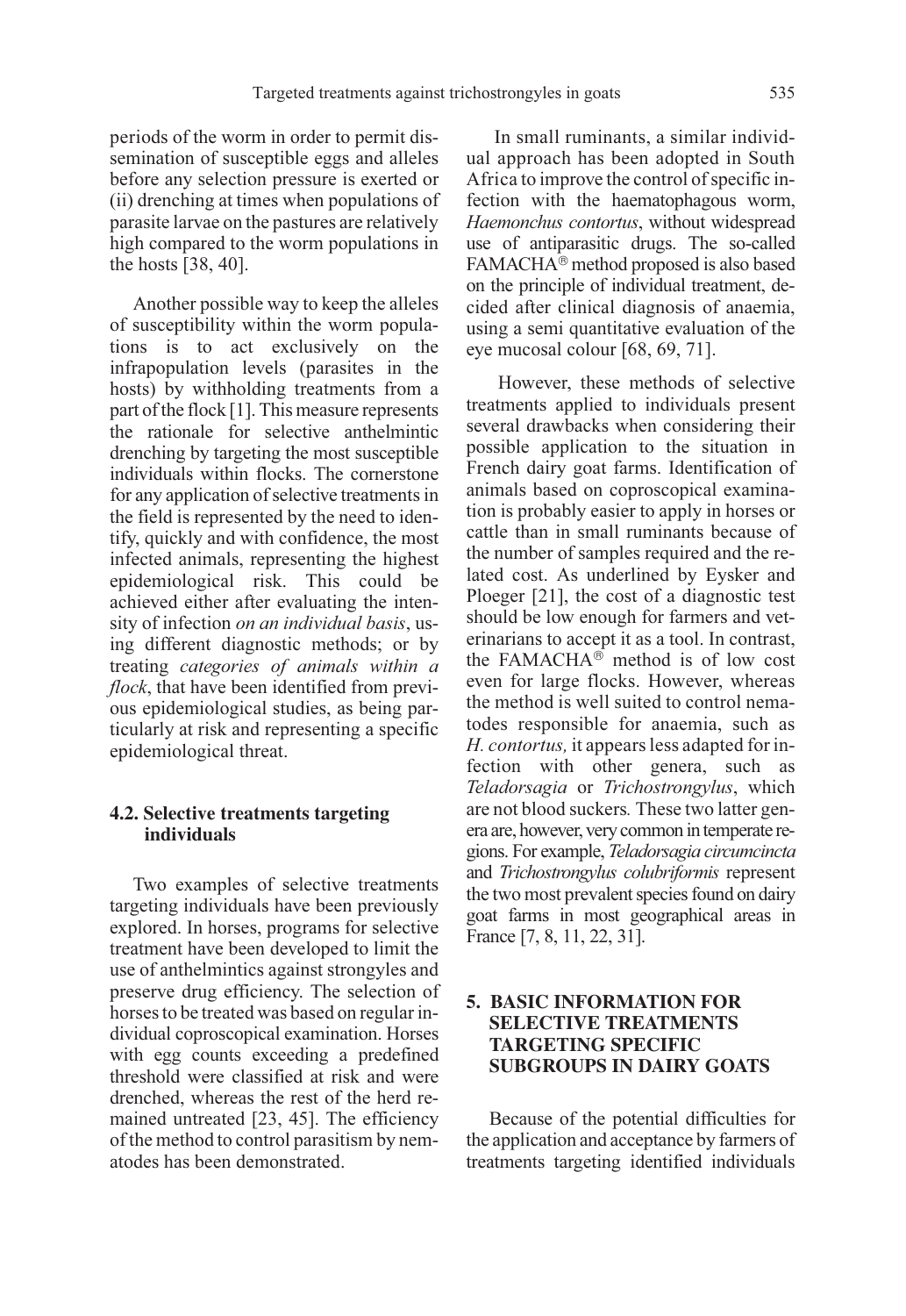on dairy goat farms, options for selective treatments targeting host categories at risk are considered a better solution to explore. This design is favoured by several characteristics of worm infection in dairy goat flocks.

## **5.1. Aggregative distribution of worm populations**

The importance to assess the type of distribution of trichostrongyle populations among domestic ruminants has been largely underlined in the different programs for genetic selection of animals resistant to nematode infection. However, the assessment of the overdispersion of parasites in host populations is also a major criteria for the design of any selective chemotherapy [63] since it means that major gains in the reduction of pasture contamination and prevention of parasitic diseases could be obtained by treating a limited number of animals.

The aggregative distribution of nematode infections within host populations has been largely documented in sheep [52, 63–65]. This overdispersion is usually thought to mainly reflect individual variability in the acquisition and expression of the immune response against helminths. However, because it is generally considered that adult goats are less able to resist to nematode infection of the digestive tract than sheep, it appeared necessary to collect direct information on the distribution of egg excretion and nematode populations in goats. Compared to sheep, only a few studies have examined this point but the data currently available on fibre [74], meat [43] or milk producing goats [28, 30, 32] tend to confirm that egg counts and worm populations are also aggregated in goats (Fig. 1).

### **5.2. Repeatability of infection**

The evaluation of the repeatability of infection within flocks is another important point to determine before designing selective treatments targeting host categories. Assessment of significant, high coefficients of repeatability for egg output within year and between years suggests that, overall, the same animals within flocks are responsible for most nematode egg excretion and pasture contamination during a grazing season or from a grazing season to another.

In dairy goats, a study conducted for two successive years on the same experimental flock demonstrated significant coefficients



Class of cumulated annual egg excretion

Figure 1. Frequency distribution of cumulative nematode egg excretion in a flock of naturally infected dairy goats. The flock grazed from March to October without any application of anthelmintic treatment and egg excretion was monitored every month. Ten per cent of the goats were responsible for 25 per cent of the egg excretion.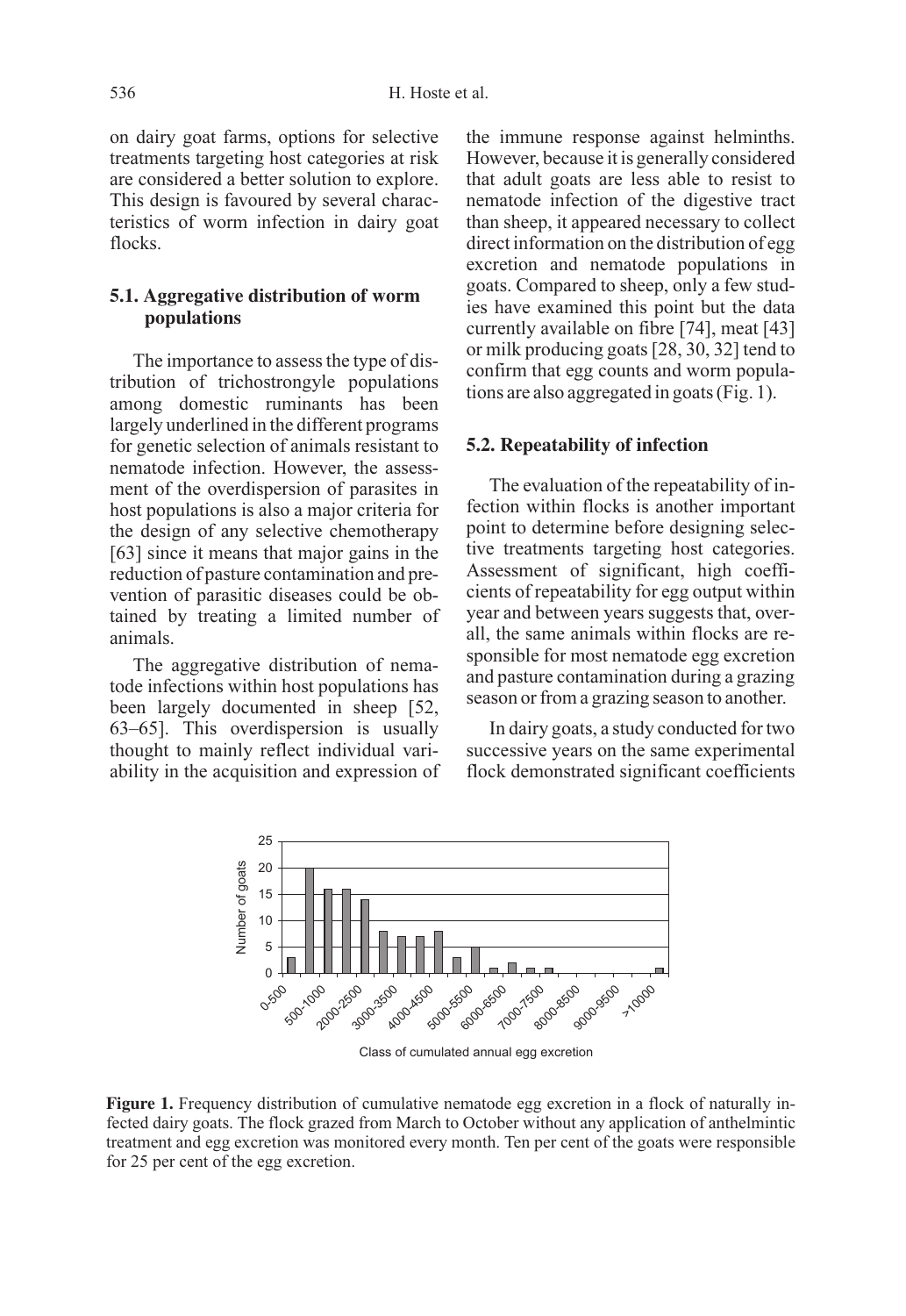of repeatability, within the same grazing season, not only for parasitological parameters, that is egg output, but also for pathophysiological measurements [30]. These values of repeatability coefficients measured for egg counts in dairy goats (0.25 and 0.30) are close to those mentioned in Cashmere male (0.31) or female (0.19) goats [53, 54] and Angora goats [74]. In addition, repeatabilities calculated between years were also relatively high. These results in dairy goats were later confirmed from a larger survey examining the repeatability coefficients for egg excretion in farm flocks from different regions of production [32]. In most of the farms, the values for the repeatability coefficients within a year were high, ranging between 0.40 and 0.84. All-together, these data support the hypothesis that the same animals are regularly involved in the main part of pasture contamination.

These characteristics of distribution and repeatability of egg output within flocks appear favourable for the design of a selective treatment. However, the key question remains: is it possible to identify subgroups of animals which have a high receptivity/susceptibility to nematode infection on phenotypic traits?

## **5.3. Identification of less resistant animals in relation with age**

In sheep and cattle, the results from both experimental and natural infections have repeatedly established a clear difference in the immune response depending on age. In order to obtain a more sustainable control of these parasitic diseases, recent suggestions have been debated and proposed which take into consideration these differences by restricting treatments to the youngest animals of the flock in cattle [72] or sheep [46].

In goats, a lower divergence exists in the level of infection between young and adult goats which probably reflects the low ability of goats to develop an immune response against gastrointestinal nematodes [27, 37]. Some observations obtained from natural infections indicate that adult goats are more infected than kids [58] but others find that the opposite is true [56]. However , in most systems of dairy goat production, goats less than one year old are conducted separately from the main flock, usually being kept indoors. Hence, the main epidemiological issue was to determine whether goats in first lactation and multiparous ones have or do not have differences in the level of egg excretion.

Recent examinations that address this last question have given contradictory results. A survey conducted for two successive years on an experimental flock showed significantly higher levels of infection in first lactation goats than in multiparous ones during the whole grazing season and particularly at the peak of parasitism [28] (Fig. 2a). This result confirms previous descriptions of higher egg excretion in one-year-old goats compared to adult ones [51]. These data underline the importance for goats of previous contacts with parasites in order to acquire a relative degree of immunity against worms, although the response appears longer to acquire and less intense than in sheep [28, 48, 74]. On the contrary, the conclusions derived from surveys conducted on farms to examine the potential difference between age, were more equivocal [20, 32, 66]. In such surveys on farms, several factors might have interfered with the influence of age on infection, such as (i) the breeding management of goats before the first lactation conditioning the occurrence or not of previous contacts with nematodes, (ii) possible separate grazing between first lactation and adult goats and (iii) the lighter weight of young goats which could explain less underdosing and a better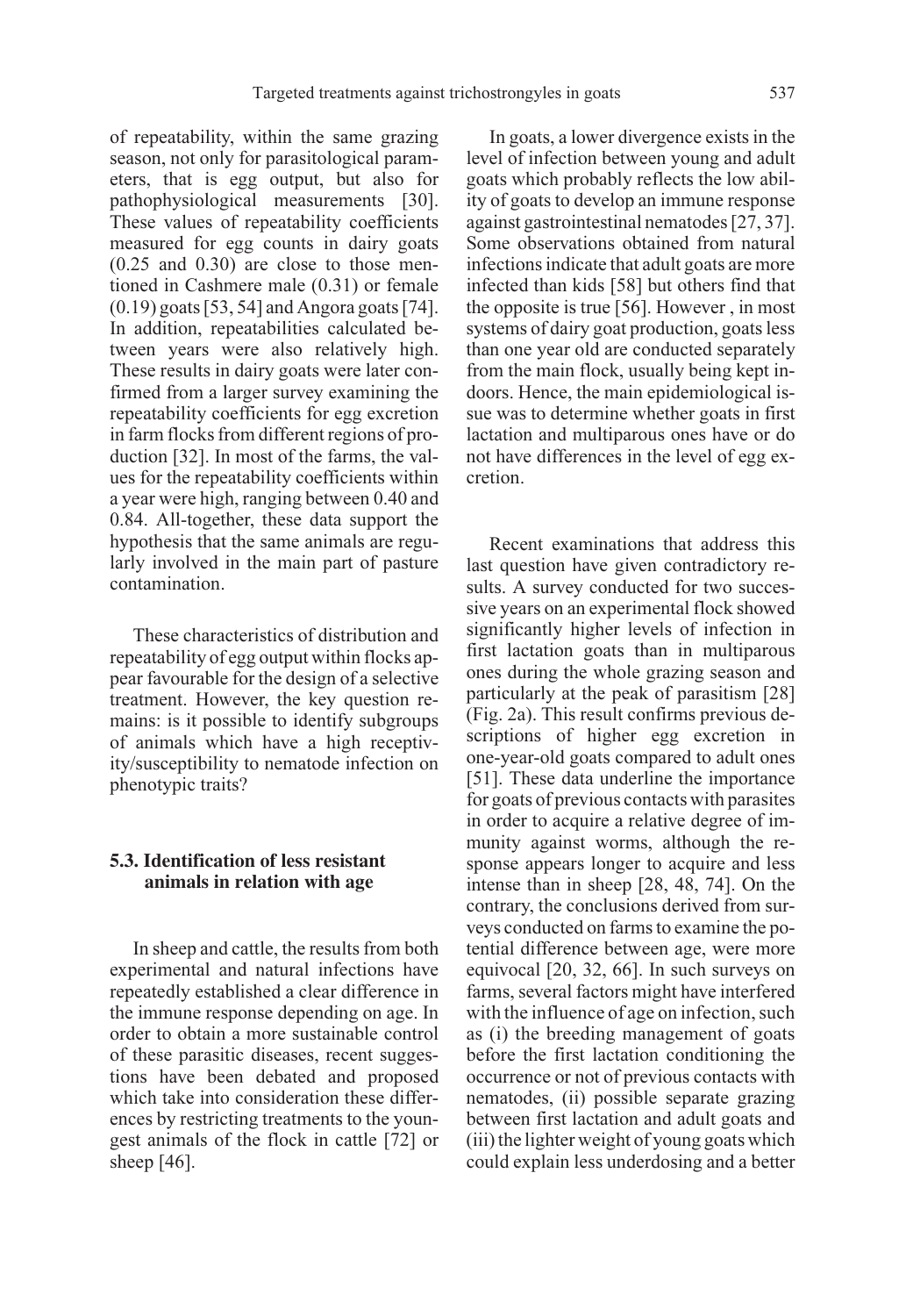

**Figure 2.** Identification of the less resistant goats within a naturally infected flock. Comparisons of nematode egg excretion between (a) multiparous and first lactating goats and (b) between the high producers (upper quartile), the low producers (lower quartile) and the rest of the multiparous goats. Goats are classified according to their level of milk production in the absence of parasitic challenge. All the goats were treated with an anthelmintic after October (\* statistical difference between first lactation and multiparous goats or between high and low producers).

efficiency of anthelmintics in this category of hosts.

## **5.4. Identification of less resistant/resilient animals related to the level of production**

Genetic selection and improvement of nutritional resources have allowed a general increase in the production levels of livestock. However, it has also become apparent that high levels of production could be associated with negative side effects, including higher susceptibility to pathological processes, due to either excessive nutritional stress or genetic components [14, 57]. In some instances, the differences in response to parasitism have been identified as some of the undesirable effects associated with high production.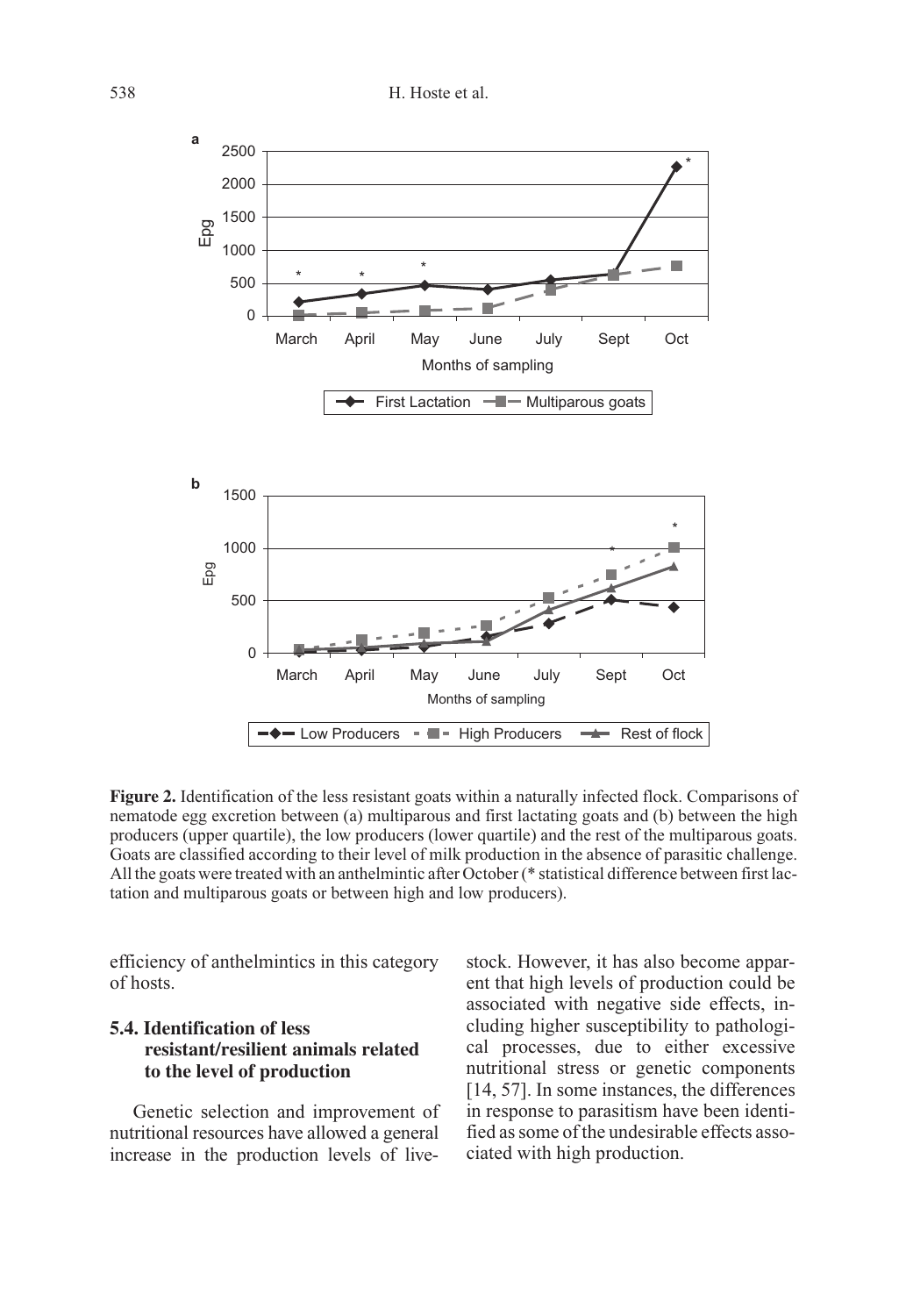It has been suggested from both experimental studies and epidemiological surveys in dairy cattle that animals from high producing herds are more infected than others [44] and that, both on a herd and on an individual basis, high producing cows benefit more from anthelmintic treatments than low producing ones [3, 25, 55].

In a similar way, several results in sheep have shown that the level of production is positively related to susceptibility to nematode infection. This was assessed on lines of sheep selected either for wool production or for meat production where faecal egg excretion or worm burdens were significantly higher as compared to values from non selected animals [36, 50, 77]. In addition, on a study measuring host resistance to internal parasites on lines of sheep selected for different traits of production, positive correlations calculated between lines were found between egg excretion and liveweight or wool growth [49]. In addition, a significant positive genetic correlation was also calculated between trichostrongyle egg output and fleece weight within selection lines [49]. In contrast, in a number of situations, significant negative genetic correlations were established between faecal egg counts and production traits as the growth rate in lambs [2, 5] or kids [48], or weight gain and fleece weight in Romney lambs [4]. In all cases, the phenotypic correlations were not significant.

In New Zealand, a negative genetic correlation has also been described between milk yield and faecal egg counts in Saanen dairy goats [51]. On the contrary, results from several other studies are concordant and strongly support the hypothesis that animals with the highest level of milk production are both less resistant and less resilient to gastrointestinal infection. The first studies on experimental infections with H. contortus and T. colubriformis showed that the high producers within a flock present a higher level of egg excretion than the low producers both after a single infection [26]

or following repeated infections and challenge [9]. The results from surveys of specific flocks submitted to natural nematode challenges in oceanic and submediterranean climatic conditions confirm these experimental results. High producers within the flocks were found to be largely responsible for pasture contamination since their egg output exceeded the mean flock values by 10 to 120% depending on the season or environmental conditions [13, 28] (Fig. 2b). In addition, results from a larger scale survey conducted on 16 dairy goat farms from the three main regions of production indicate that goats with the highest level of milk production contribute more largely to flock egg excretion, both when referring to the mean annual excretion or to the peaks of parasitism [32].

Moreover, comparisons of pathophysiological parameters, related to the abomasal and intestinal lesions, and milk yield in these different studies indicate that high producing goats are less resilient to nematode infections than low producing ones. For example, the mean decreases in milk yield induced by mixed experimental infection during the first three months of lactation were evaluated to approximate  $-18\%$  in high producers but only to  $-6\%$  for the whole herd [26] (Fig. 3). As in dairy cattle, the responses in milk yield to anthelmintic drenches are also more prominent in the high producers than in low producing goats within the same flock [8, 28]. Whether the origin of this higher receptivity and susceptibility to digestive parasitism in highly productive goats is due to a nutritional or a genetic component remains to be questioned, despite the recent results on interactions between the protein content of diet and nematode infection [17]. Whatever the origin, the overall results underline the major benefits which could be associated with the specific administration of anthelmintics to high producers, both to prevent pasture contamination and in terms of economic returns in milk yield following treatment.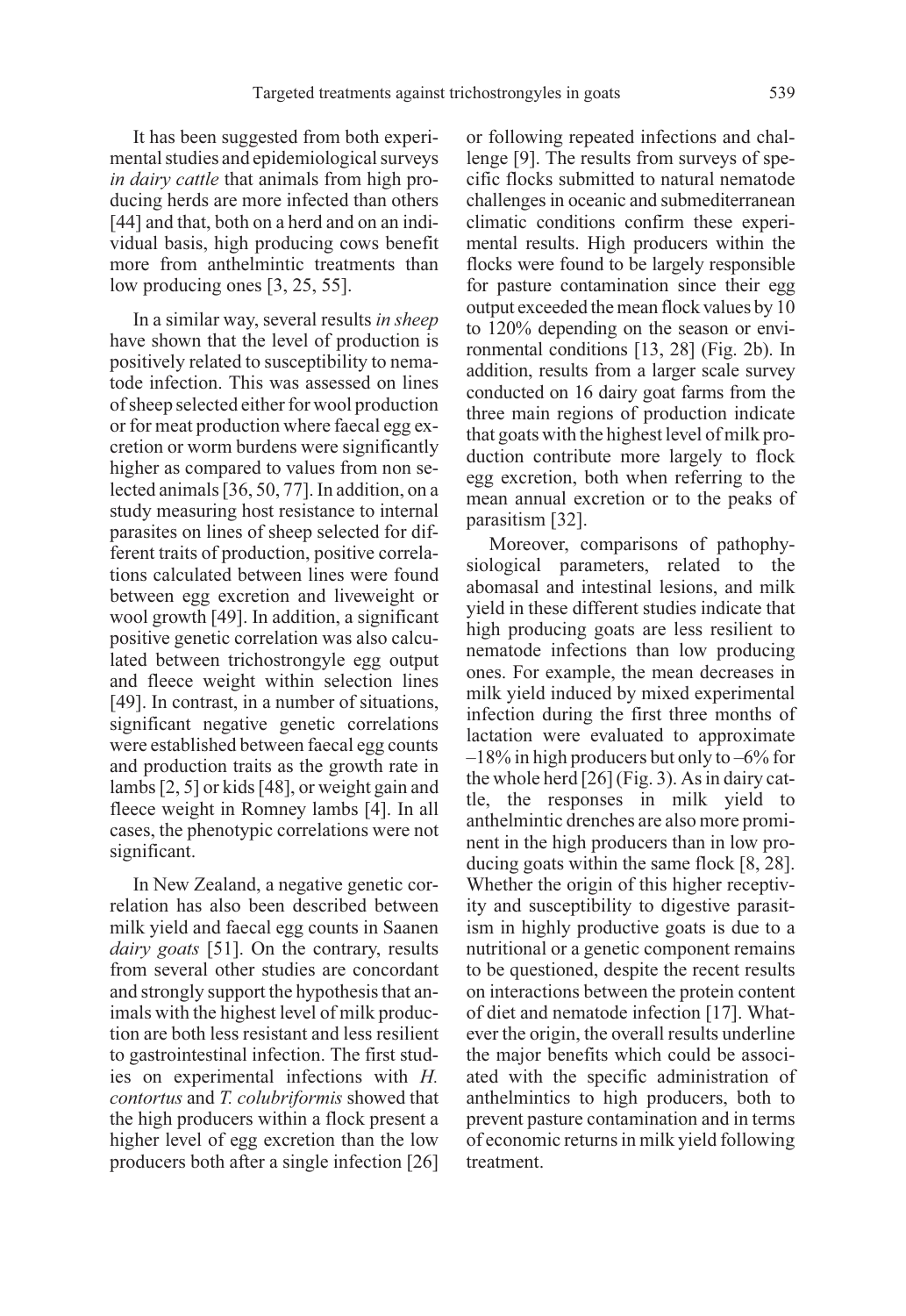

Figure 3. Lower resilience of high producing goats to experimental infection with *Haemonchus* contortus and Trichostrongylus colubriformis: comparisons of the relative effects (expressed as a percentage of production) on milk yield, by reference to non infected animals, with similar levels of production.

## **6. EXPERIMENTAL ASSESSMENT OF SELECTIVE TREATMENT IN DAIRY GOATS**

The results from these experimental and epidemiological studies provide a rationale for the selective application of anthelmintics, during the grazing season, by targeting the less resistant and less resilient animals depending on age or level of milk production. Studies were then conducted to verify experimentally whether a selective treatment could be as efficient as a systematic one to control the gastrointestinal infections of goats and pasture contamination and to allow milk production. These points were first examined on an experimental flock and secondly, through a larger scale survey on farms in regions of goat production with contrasted climatic and epidemiological conditions. It is worth underlining that the selective applications of treatments were restricted to the time of goats being outdoors, which usually corresponds to lactation. During winter housing, a systematic treatment with a molecule from another anthelmintic family was applied.

## **6.1. Studies on an experimental grazing flock**

For two successive years, a flock of 120 grazing, naturally infected Alpine dairy goats was divided into two groups: in the first one, all the animals were drenched; in the second group, only the high producing and first lactation goats received the treatments, and they represented respectively one half or two-thirds of the whole group, depending on the year. Both groups were conducted on separate pastures but with similar stocking rates. Teladorsagia circumcincta and Trichostrongylus colubriformis were the two dominant parasitic species on the site. The results from the comparisons were concordant for the two successive years. No differences in parasite infections were detected between the two groups whatever the mode of anthelmintic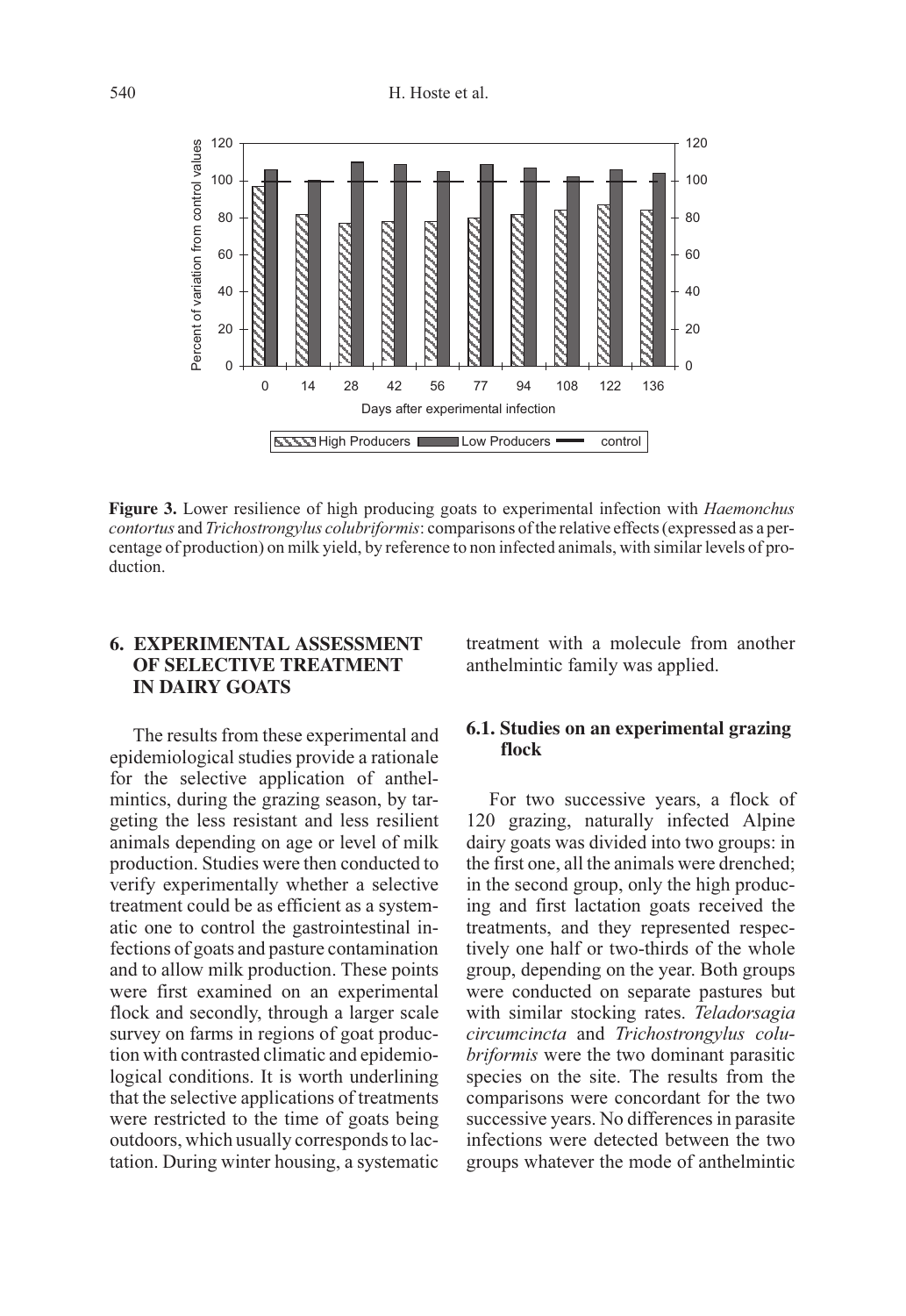application, that is systematic or selective, as assessed by mean egg outputs, or pathophysiological parameters related to the abomasal or the intestinal species. Moreover, no differences in mean milk production were noticed between the two groups although 33 to 50% of the goats remained undrenched in the group receiving the selective treatment [33]. These first results hence suggest that (1) an effective control of infection with gastrointestinal nematodes might be achieved by relying on a selective treatment during grazing; (2) that this targeted application of anthelmintics has no detrimental effect on milk production; (3) that the proportion of goats left untreated (between one-third and one-half) does not modify these conclusions.

## **6.2. Surveys of dairy goat farms in different areas of production**

To confirm the previous results from the experimental flock and to determine whether the nature and intensity of nematode challenges could interfere with the efficiency of the method, a survey was set up on 16 goat farms from three main areas of production in France (west, southwest and southeast). Due to the impossibility to divide farm flocks into two separate grazing groups, the survey was conducted for two successive years. Systematic treatments were given in year 1. The following year, targeted treatments were applied on the flocks based on the same criteria of selection for the treatments (i.e. first lactation and high producing goats), with one-third of the flock remaining undrenched during the whole grazing season.

Again, the overall results did not indicate any major difference in the mean annual egg output in the 16 surveyed farms when switching from systematic to selective treatments. This similar efficiency associated with a reduced number of treated animals per flock was not compensated by any increase in the number of annual drenches since the mean annual number of treatments fell from 3.5 to 2.1. Lastly, the recorded annual milk production obtained from 10 farms did not show any major drop from year 1 to year 2 [34].

#### **6.3. Farm surveys for several years**

Results from the previous studies tend to confirm an absence of adverse consequences associated with targeted treatments. However, they cannot preclude any cumulative effect which can lead to negative consequences of parasitism, possibly postponed after several years of selective applications of anthelmintics during the grazing seasons. To examine this point, the farm survey was continued in one of the regions (southwest) for three years after the switch from systematic to selective treatments. Preliminary results have not shown any deterioration in the level of gastrointestinal infection, measured through egg output, nor any detrimental repercussions on milk production.

#### **7. CONCLUSIONS/PERSPECTIVES**

The ongoing work tends to indicate that selective treatment could represent one possible short term solution in dairy goat systems allowing to combine the control of nematode parasitism, maintenance of milk production and management of anthelmintic resistances. However, several basic and applied questions remain to be addressed in order to improve the method.

In particular, most of the data assuming that targeted treatments allow to dilute and delay anthelmintic resistances have been supported by theoretical considerations and mathematical models, but it seems essential to measure the real benefit associated with the selective treatments on the process of anthelmintic resistance through experimental studies. Similar studies should also provide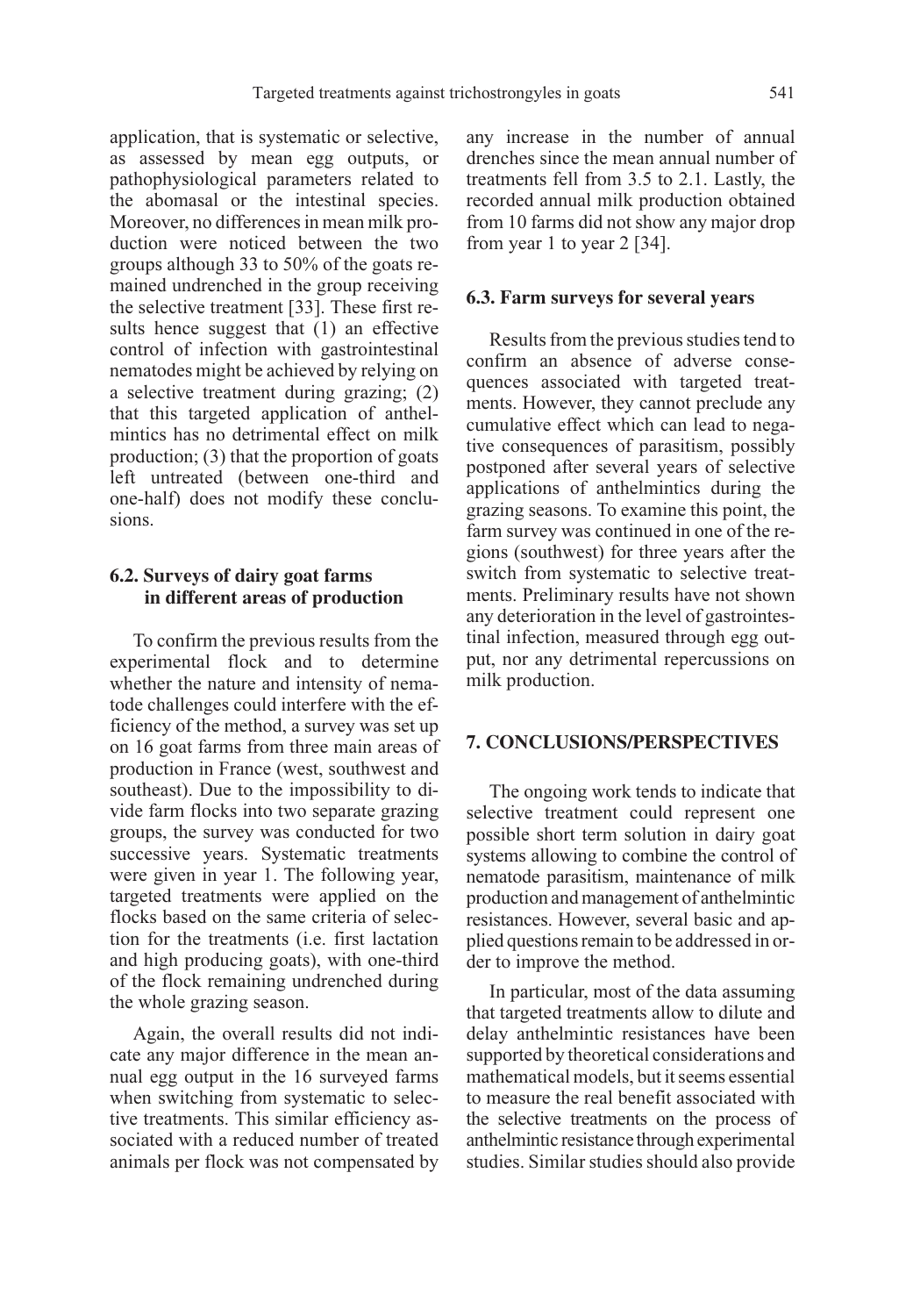data to determine more precisely which proportion of animals should be treated and which part can remain untreated in order to get the best balance between efficiency of control and management of nematode resistance. Lastly, since rapid identification of heavily infected animals is the cornerstone of the method, development of cheap, accurate methods of diagnosis, easily applicable on farms would represent a major issue in order to improve any application of selective treatment, by clear assessment of the most infected goats [21].

Although these points and many others remain to be explored, the results currently acquired provide data for possible implementation in the field of selective treatments during the grazing season. The method will have to be integrated and completed with other measures aiming at preventing the development of anthelmintic resistance, in particular the systematic treatment of the whole flock at housing with anthelmintics from other families. It is also important to stress that care should be taken when discriminating high vs. low producers based on data of milk production recorded at times when the nematode challenge is nil or low, since the more severe impact of parasitism on milk yield in high producing animals could induce mistakes in classification. Obviously, the method based on the phenotypic identification of goats depending on milk production is not suited for meat-producing goats which represent the main population in the world. For this type of animal, other options have to be considered such as the FAMACH $A^{\circledR}$  system [68], since meat producing goats are mainly bred in tropical regions where H. contortus is the dominant species. The genetic selection for resistance is another option [48].

Lastly, when considering the difficulties to transmit simple messages to farmers and veterinarians, such as the necessity to double the recommended ovine dose of benzimidazoles in goats [29], it is clear that the implementation of selective treatments will require a huge effort for the dissemination of the results and for distributing information to the farmers.

#### **ACKNOWLEDGMENTS**

A large part of the works presented in this review received the financial support from the European Community (DG VI FAIR3 Project CT96-1485) and was part of a collaboration between Great-Britain, Greece and Spain.

#### **REFERENCES**

- [1] Barnes E.H., Dobson R.J., Barger I.A., Worm control and anthelmintic resistance: adventures with a model, Parasitol. Today 11 (1995) 56-63.
- [2] Bishop S.C., Bairden K., Mc Kellar Q.A., Park M., Stear M.J., Genetic parameters for faecal egg count following mixed, natural predominantly Ostertagia circumcincta infection in relationships with liveweight in young lambs. Anim. Sci. 63 (1996) 423-428.
- [3] Bisset S.A., Marshall E., Morrison L., Economics of a dry cow anthelmintic drenching programme for dairy cows in New Zealand 1: overall response in 47 herds, Vet. Parasitol. 26 (1987) 107-118.
- [4] Bisset S.A., Vlassoff A., Morris C.A., Southey B.R., Baker R.L., Parker A.G.H., Heritability of and genetic correlations among faecal egg counts and productivity traits in Romney sheep, N. Z. J. Agric. Res. 35 (1992) 51-58.
- [5] Bouix J., Krupinski J., Rzepecki R., Nowosad B., Skrzyzala I., Robozynski M., Fudalkwicz-Niewczyk W., Skolska M., Malczewski A., Gruner L., Genetic resistance to gastrointestinal nematode parasites in Polish long wool sheep, Int. J. Parasitol. 28 (1998) 1797-1804.
- [6] Cabaret J., Anthelmintic resistance in goats: from fictions to facts, 7th International Conference on Goats, Tours, France, 15–18th May 2000, pp. 793-794.
- [7] Cabaret J., Gasnier N., Farm history and breeding management influences on the intensity and specific diversity of nematode infections of dairy goats, Vet. Parasitol. 53 (1994) 219-232.
- [8] Chartier C., Hoste H., Anthelmintic treatments against digestive-tract nematodes in grazing dairy goats with high or low levels of milk production, Vet. Res. 25 (1994) 450-457.
- [9] Chartier C., Hoste H., Response to challenge infection with Haemonchus contortus and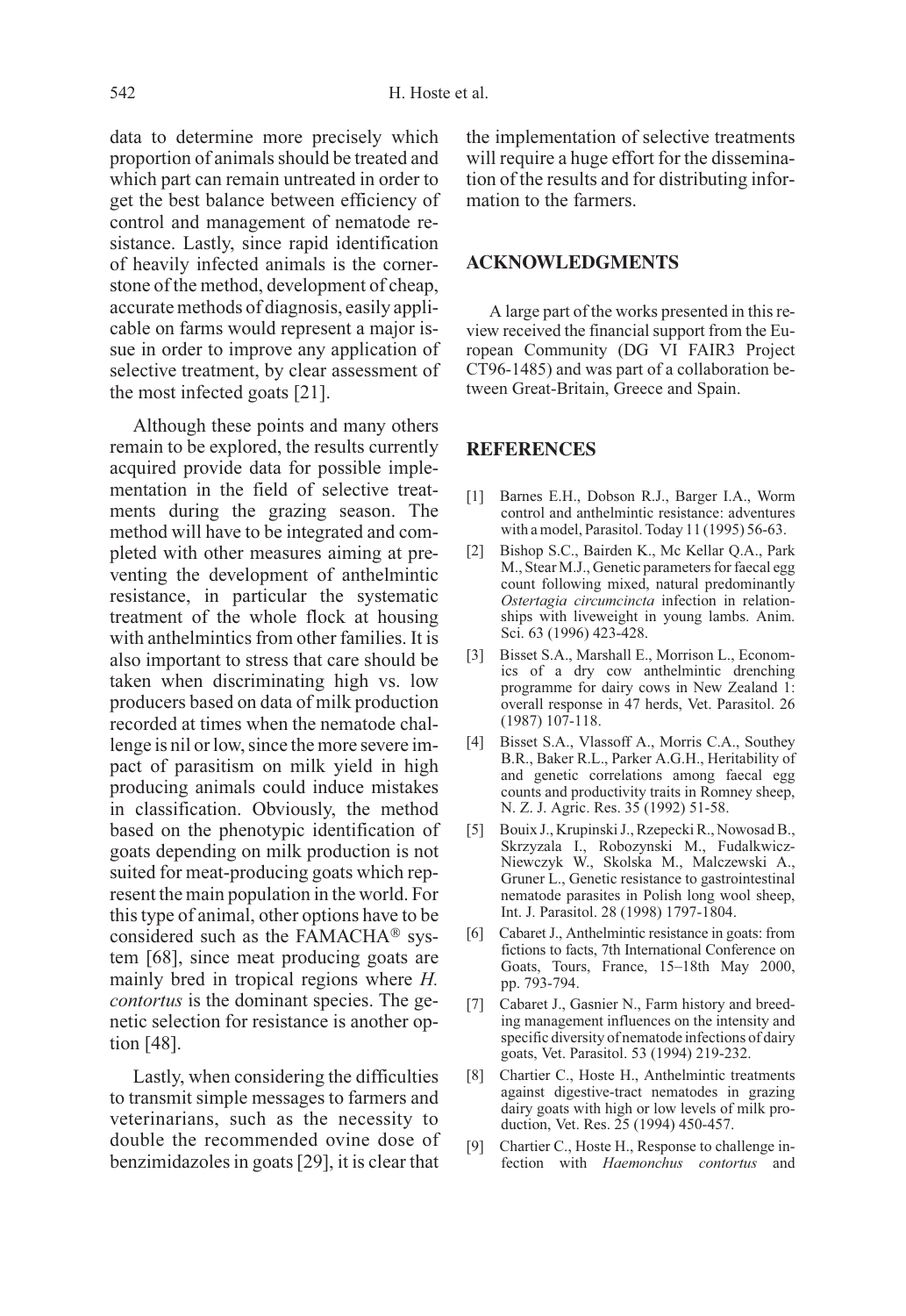Trichostrongylus colubriformis in dairy goats: differences between high- and low-producers, Vet. Parasitol. 73 (1997) 267-276.

- [10] Chartier C., Hoste H., La thérapeutique anthelminthique chez les caprins, Point Vét. 28 (1997) 125-132.
- [11] Chartier C., Reche B., Gastrointestinal helminths and lungworms of French dairy goats: prevalence and geographical distribution in Poitou Charentes, Vet. Res. Comm. 16 (1992) 327-335.
- [12] Chartier C., Pors I., Hubert J., Rocheteau D., Benoit C., Bernard N., Prevalence of anthelmintic resistance nematodes in sheep and goats in Western France, Small Rumin. Res. 29 (1998) 33-41.
- [13] Chartier C., Etter E., Hoste H., Pors I., Mallereau M.P., Broqua C., Mallet S., Koch C., Masse A., Effects of the initial level of milk production and of the dietary protein intake on the course of natural nematode infection in dairy goats, Vet. Parasitol. 92 (2000) 1-13.
- [14] Coop R.L., Kyriazakis I., Nutrition-parasite interaction, Vet. Parasitol. 84 (1999) 187-204.
- [15] Dash KM., Newman R.J., Hall E., Recommendations to minimise selection for anthelmintic resistance in nematode control programmes, in: Anderson N., Waller P.J. (Eds.), Resistance in Nematodes to Anthelmintic Drugs, Australian Wool Corporation Technical Publication, Melbourne, 1985, pp. 161-169.
- [16] Edwards J., Chapman H., Dunsmore J., Evaluation of the crack approach for the control of drench resistance in sheep worms, J. Agric. West. Aust. 30 (1989) 116-119.
- [17] Etter E., Contrôle intégré des strongyloses gastro intestinales en élevage caprin laitier : l'amélioration de la réponse de l'hôte par l'alimentation, Thèse de Doctorat de l'Institut National d'Agronomie Paris Grignon, Septembre 2000.
- [18] Etter E., Chartier C., Hoste H., Pors I., Bouquet W., Lefrileux Y., Borgida L.P., The influence of nutrition on the PeriParturient Rise in fecal egg counts in dairy goats: results from a two-year study, Rev. Méd. Vét. 150 (1999) 975-980.
- [19] Etter E., Hoste H., Chartier C., Pors I., Koch C., Broqua C., Coutineau H., The effect of two levels of dietary protein on resistance and resilience of dairy goats experimentally infected with Trichostrongylus colubriformis: comparison between high and low producers, Vet. Res. 31 (2000) 247-258.
- [20] Etter E., Chartier C., Hoste H., Pors I., Le Frileux Y., Broqua C., Vallade S., Goudeau C., Parasitisme par les nématodes du tube digestif et utilisation du pâturage : Épidémiologie de l'infestation dans les troupeaux caprins laitiers en France, Epidémiologie et Santé Animale 37 (2000) 75-86.
- [21] Eysker M., Ploeger H.W., Value of present diagnostic methods for gastrointestinal nematode infections in ruminants, Parasitology 120 (2000) S109-S119.
- [22] Gasnier N., Cabaret J., Chartier C., Reche B., Species diversity in gastrointestinal nematode communities of dairy goats: species area and species climate relationships, Vet. Res. 28 (1997) 55-64.
- [23] Gomez H.H., Georgi J.R., Equine helminth infections: control by selective chemotherapy, Equine Vet. J. 23 (1991) 198-200.
- [24] Grimshaw W.T.R., Hong C., Hunt K.R., Potential for misinterpretation of the faecal egg count reduction test for levamisole resistance in gastrointestinal nematodes of sheep, Vet. Parasitol. 62 (1996) 267-273.
- [25] Gross S.J., Ryan W.G., Ploeger H.W., Anthelmintic treatment of dairy cows and its effect on milk production, Vet. Rec. 144 (1999) 581-587.
- [26] Hoste H., Chartier C., Comparison of the effects on milk production of concurrent infection with Haemonchus contortus and Trichostrongylus colubriformis in high– and low-producing dairy goats, Am. J. Vet. Res. 54 (1993) 1886-1893.
- [27] Hoste H., Chartier C., Résistance des chèvres aux strongyloses gastrointestinales : différences avec les moutons, Point Vét. 29 (1998) 69-74.
- [28] Hoste H., Le Frileux Y., Pommaret A., Gruner L., Van Quackebeke E., Koch C., Importance du parasitisme par des strongles gastro-intestinaux chez les chèvres laitières dans le Sud Est de la France, Prod. Anim. (Paris) 12 (1999) 377-389.
- [29] Hoste H., Chartier C., Etter E., Goudeau C., Soubirac F., LeFrileux Y., A questionnaire survey on the practices adopted to control gastrointestinal nematode parasitism in dairy goat farms in France, Vet. Res. Commun. 24 (2000) 459-469.
- [30] Hoste H., Le Frileux Y., Pommaret A., Distribution and repeatability of fecal egg counts and blood parameters in dairy goats naturally infected with gastrointestinal nematodes, Res. Vet. Sci. 70 (2001) 57-60.
- [31] Hoste H., Chartier C., Napoleone M., Picquart H., Pors I., Koch C., Suivi épidémiologique des infestations parasitaires du tube digestif dans 4 élevages caprins laitiers du sud est de la France: conséquences sur les courbes de production laitière, Rev. Méd. Vét. 152 (2001) 681-690.
- [32] Hoste H., Le Frileux Y., Goudeau C., Chartier C., Broqua C., Bergeaud J.P., Distribution and repeatability of nematode faecal egg counts in dairy goats: results from a farm survey and implications for worm control, Res. Vet. Sci. 72 (2002) 211-215.
- [33] Hoste H., Le Frileux Y., Pommaret A., Soubeyrat M., Ferrer M., Maîtrise du parasitisme par les strongles gastrointestinaux chez les caprins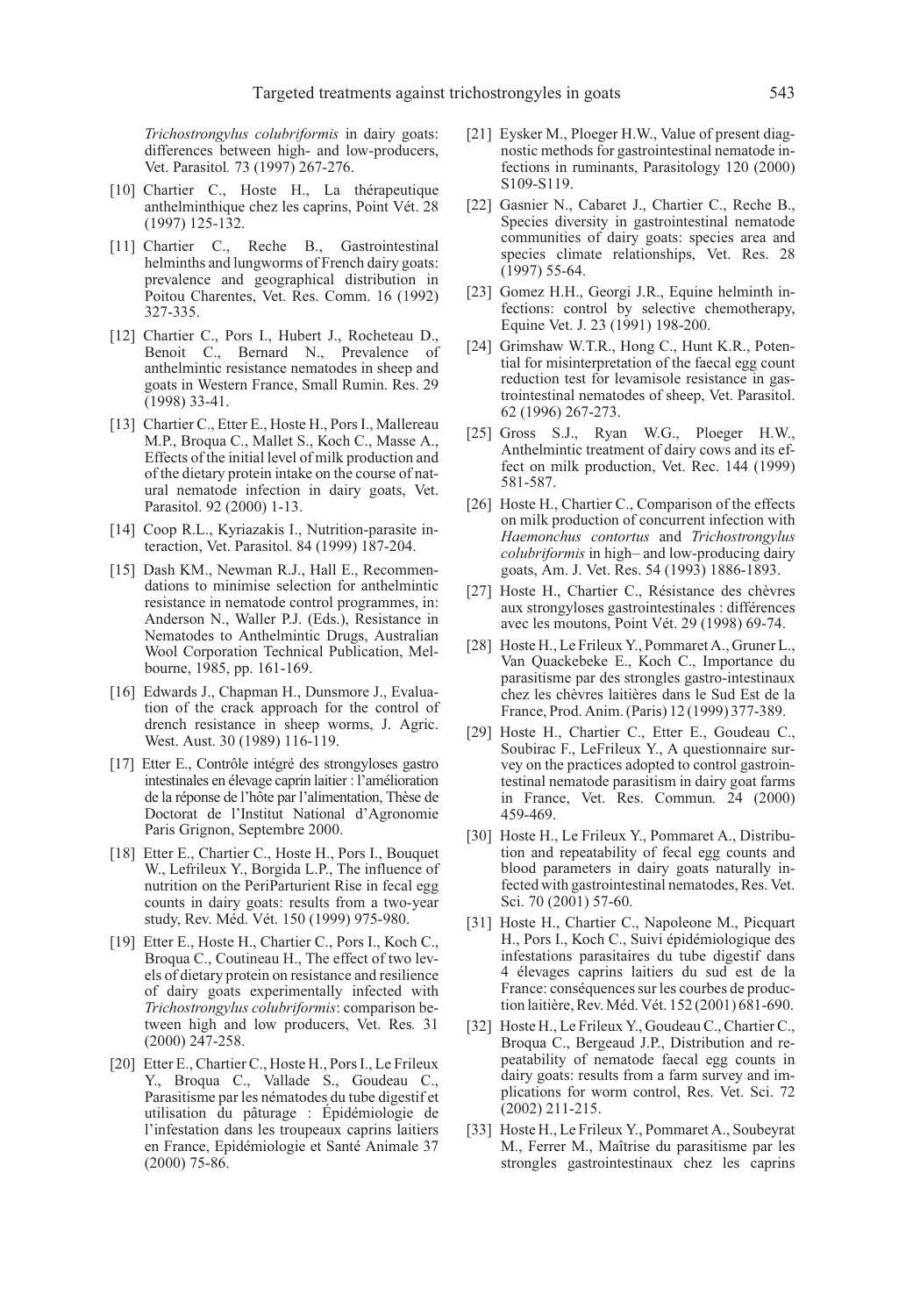laitiers : essai d'application ciblée de traitements anthelminthiques, 7es Rencontres Recherches Ruminants, Paris, France, 6–7 December, 2001, pp. 91-94.

- [34] Hoste H., LeFrileux Y., Chartier C., Goudeau C., Broqua C., Bergeaud J.P., Dorchies Ph., Efficacy of targeted application of anthelmintic to control trichostrongylosis in dairy goats, 18th WAAVP Meeting, Stresa, Italy, 26–30 August 2001.
- [35] Hoste H., Chartier C., Etter E., Coop R.L., Kyriazakis I., Interaction nutrition-parasitisme: l'alimentation peut elle représenter une alternative aux traitements antiparasitaires? Bull. GTV, Hors série Spécial Agriculture Biologique, 2001, pp. 71-75.
- [36] Howse S.W., Blair H.T., Garrick D.J., Pomroy W.E., A comparison of internal parasitism in fleeceweight-selected and control Romney sheep, Proc. N. Z. Soc. Anim. Prod. 52 (1992) 57-60.
- [37] Huntley J.F., Patterson M., McKellar A., Jackson F., Stevenson L.M., Coop R.L., A comparison of the mast cell and eosinophil responses of sheep and goats to gastrointestinal nematode infections, Res. Vet. Sci. 58 (1995) 5-10.
- [38] Jackson F., Anthelmintic resistance the state of play, Br. Vet. J. 149 (1993) 123-138.
- [39] Jackson F., Options for the sustainable control of gastrointestinal nematode infections in goat production systems in Europe, 7th Int. Conf. on Goats, Tours, France, 15–21 May 2000, pp. 789- 792.
- [40] Jackson F., Coop R.L., The development of anthelmintic resistance in sheep nematodes, Parasitology 120 (2000) S95-S107.
- [41] Jackson F., Jackson E., Coop, R.L. Evidence of multiple anthelmitic resistance in a strain of Teladorsagia circumcincta isolated from goats in Scotland, Res. Vet. Sci. 53 (1992) 371-374.
- [42] Kerboeuf D., Hubert J., Benzimidazole resistance in field strains of nematodes from goats in France, Vet. Rec. 116 (1985) 133.
- [43] Keyyu J.D., Kassuku A.A., The distribution of nematode egg counts in grazing goats and its implications for helminth control, 17th WAAVP Conference, Coopenhagen, Denmark, 15–19 August 1999.
- [44] Kloosterman A., Ploeger H.W., Pieke E.J., Lam T.J.G.M., Verhoeff J., The value of bulk milk ELISA Ostertagia antibody titres as indicators of milk production response to anthelmintic treatment in the dry period, Vet. Parasitol. 64 (1996) 197-205.
- [45] Krecek R.C., Guthrie A.J., Van Nieuwenhuizen L.C., Booth L.M., A comparison between the effects of conventional and selective antiparasitic treatments on nematode parasites of horses from two management schemes, J. S. Afr. Vet. Assoc. 65 (1994) 97-100.
- [46] Leathwick D.M., Vlassoff A., Barlow N.D., A model for nematodiasis in New Zealand lambs: the effect of drenching regime and grazing management on the development of anthelmintic resistance, Int. J. Parasitol. 25 (1995) 1479-1490.
- [47] Maingi N., Bjorn H., Dangolla A., The relationship between faecal egg count reduction and the lethal dose 50% in the egg hatch assay and larval development assay, Vet. Parasitol. 77 (1998) 133-145.
- [48] Mandonnet N., Aumont G., Fleury J., Arquet R., Varo H., Gruner L., Bouix J., Vu Tien Khang J., Assessment of genetic variability of resistance to gastrointestinal nematode parasites in Creole goats in the humid tropics, J. Anim. Sci. 79 (2001) 1706-1712.
- [49] Mc Ewan J.C., Mason P., Baker R.L., Clarke J.N., Hickey S.M., Turner K., Effect of selection for productive traits on internal parasite resistance in sheep, Proc. N. Z. Soc. Anim. Prod. 52 (1992) 53-56.
- [50] Morris C.A., Clarke J.N., Watson T.G., Wrigglesworth A.L., Dobbie J.L., Faecal egg count and food intake comparisons of Romney single trait selection and control lines, N. Z. J. Agric. Res. 39 (1996) 371-378.
- [51] Morris C.A., Wheeler M., Hosking B.C., Watson T.G., Hurford A.P., Foote B.J., Foote J.F., Genetic parameters for milk yield and faecal egg count in Saanen does, N. Z. J. Agric. Res. 40 (1997) 523-528.
- [52] Moskwa B., Charon K.M., Cabaj W., Rutkowski R., The mean, distribution and repeatability of in Polish Wrzosowka ewes following natural gastrointestinal nematode infection during two pasture seasons, Acta Parasitol. 43 (1998) 94-99.
- [53] Patterson D.M., Jackson F., Huntley J.F., Stevenson L.M., Jones D.G., Jackson E., Russel A.J.F., Studies on caprine responsiveness to nematodiasis: segregation of male goats into responders and non responders, Int. J. Parasitol. 26 (1996) 187-194.
- [54] Patterson D.M., Jackson F., Huntley J.F., Stevenson L.M., Jones D.G., Jackson E., Russel A.J.F., The response of breeding does to nematodiasis: segregation into responders and non-responders, Int. J. Parasitol. 26 (1996) 1295-1303.
- [55] Ploeger H.W., Schoenmaker G.J.W., Kloosterman A., Borgsteede F.H.M., Effect of anthelmintic treatment of dairy cattle on milk production related to some parameters estimating nematode infection, Vet. Parasitol. 34 (1989) 239-253.
- [56] Pomroy W.E., Lambert M.G., Betteridge K., Comparison of faecal strongylate egg counts of goats and sheep on the same pasture, N. Z. Vet. J. 34 (1986) 36-37.
- [57] Rauw W.M., Kanis E., Noordhuizen-Stassen E.N., Grommers F.J., Undesirable side effects of selection for high production efficiency in farm